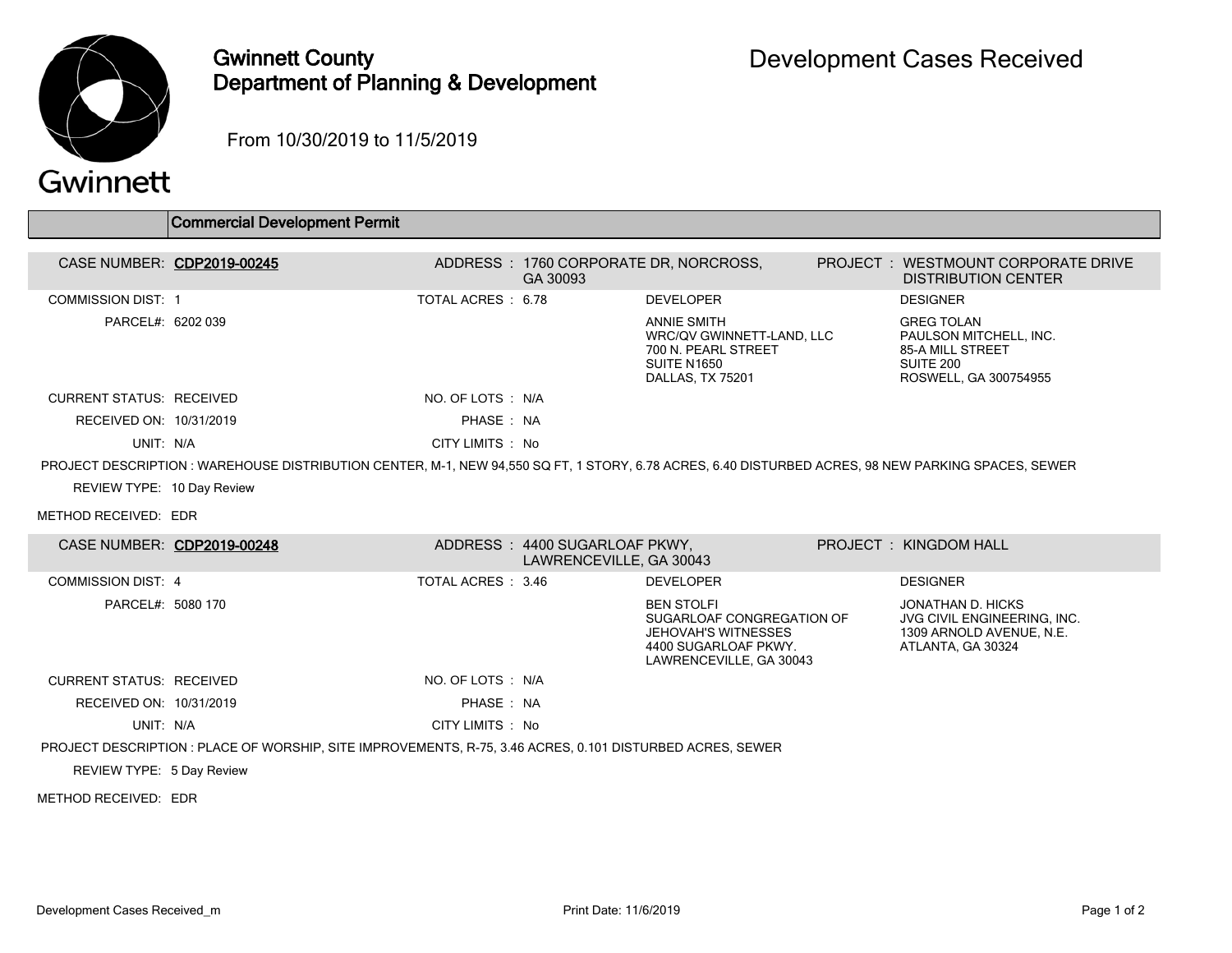| CASE NUMBER: CDP2019-00249      |                                                                                                                                                          |                     | ADDRESS: 3230 FINANCIAL CENTER WAY,<br><b>BUFORD, GA 30519</b> |                                                                                                                              | <b>PROJECT : TOWNEPLACE SUITES</b>                                                                                                                             |
|---------------------------------|----------------------------------------------------------------------------------------------------------------------------------------------------------|---------------------|----------------------------------------------------------------|------------------------------------------------------------------------------------------------------------------------------|----------------------------------------------------------------------------------------------------------------------------------------------------------------|
| <b>COMMISSION DIST: 1</b>       |                                                                                                                                                          | TOTAL ACRES: 2.78   |                                                                | <b>DEVELOPER</b>                                                                                                             | <b>DESIGNER</b>                                                                                                                                                |
| PARCEL#: 7176 009               |                                                                                                                                                          |                     |                                                                | <b>ATUL PATEL</b><br>LAGUNA SECA, LLC<br>2007 HUNTERS GREEN CIRCLE<br>LAWRENCEVILLE, GA 30043                                | <b>MATTHEW ZIEG</b><br>CSC DESIGN. INC.<br>135 P. RICKMAN INDUSTRIAL DRIVE<br>SUITE 100<br>CANTON, GA 30115                                                    |
| <b>CURRENT STATUS: RECEIVED</b> |                                                                                                                                                          | NO. OF LOTS : N/A   |                                                                |                                                                                                                              |                                                                                                                                                                |
| RECEIVED ON: 11/1/2019          |                                                                                                                                                          | PHASE: NA           |                                                                |                                                                                                                              |                                                                                                                                                                |
| UNIT: N/A                       |                                                                                                                                                          | CITY LIMITS : No    |                                                                |                                                                                                                              |                                                                                                                                                                |
|                                 |                                                                                                                                                          |                     |                                                                |                                                                                                                              | PROJECT DESCRIPTION : HOTEL, C-2 PER SUP2007-00072 AND RZC2008-00038, NEW 57,635 SQ FT, 5 STORY, 2.78 ACRES, 2.9 DISTURBED ACRES, 93 NEW PARKING SPACES, SEWER |
| REVIEW TYPE: 10 Day Review      |                                                                                                                                                          |                     |                                                                |                                                                                                                              |                                                                                                                                                                |
| METHOD RECEIVED: EDR            |                                                                                                                                                          |                     |                                                                |                                                                                                                              |                                                                                                                                                                |
|                                 | CASE NUMBER: CDP2019-00250                                                                                                                               |                     | ADDRESS: 6400 SUGARLOAF PKWY, DULUTH,<br>GA 30097              |                                                                                                                              | PROJECT : INFINITE ENERGY CENTER                                                                                                                               |
| <b>COMMISSION DIST: 1</b>       |                                                                                                                                                          | TOTAL ACRES: 119.64 |                                                                | <b>DEVELOPER</b>                                                                                                             | <b>DESIGNER</b>                                                                                                                                                |
| PARCEL#: 7122 021               |                                                                                                                                                          |                     |                                                                | PRESTON WILLIAMS<br><b>GWINNETT CONVENTION &amp; VISITORS</b><br><b>BUREAU</b><br>6500 SUGARLOAF PARKWAY<br>DULUTH, GA 30097 | <b>TODD SELDOMRIDGE</b><br>WOLVERTON AND ASSOCIATES, INC.<br>6745 SUGARLOAF PARKWAY<br>SUITE 100<br>DULUTH, GA 30097                                           |
| <b>CURRENT STATUS: RECEIVED</b> |                                                                                                                                                          | NO. OF LOTS : N/A   |                                                                |                                                                                                                              |                                                                                                                                                                |
| RECEIVED ON: 11/5/2019          |                                                                                                                                                          | PHASE: NA           |                                                                |                                                                                                                              |                                                                                                                                                                |
| UNIT: N/A                       |                                                                                                                                                          | CITY LIMITS : No    |                                                                |                                                                                                                              |                                                                                                                                                                |
| <b>SEWER</b>                    | PROJECT DESCRIPTION: INFINITE ENERGY CENTER FORUM EXPANSION AND SITE IMPROVEMENTS, R-100 AND O-I PER REZ1985-00044, 119.641 ACRES, 10.0 DISTURBED ACRES, |                     |                                                                |                                                                                                                              |                                                                                                                                                                |
| REVIEW TYPE: 5 Day Review       |                                                                                                                                                          |                     |                                                                |                                                                                                                              |                                                                                                                                                                |
| METHOD RECEIVED: EDR            |                                                                                                                                                          |                     |                                                                |                                                                                                                              |                                                                                                                                                                |
| <b>TOTAL FOR :</b>              | <b>Commercial Development</b><br>Permit                                                                                                                  | NO. OF CASES: 4     |                                                                | NO. OF LOTS: 0                                                                                                               | <b>TOTAL ACRES: 132.66</b>                                                                                                                                     |
|                                 |                                                                                                                                                          |                     |                                                                |                                                                                                                              |                                                                                                                                                                |
| <b>GRAND TOTALS</b>             |                                                                                                                                                          | NO. OF CASES: 4     |                                                                | NO. OF LOTS: 0                                                                                                               | TOTAL ACRES: 132.66                                                                                                                                            |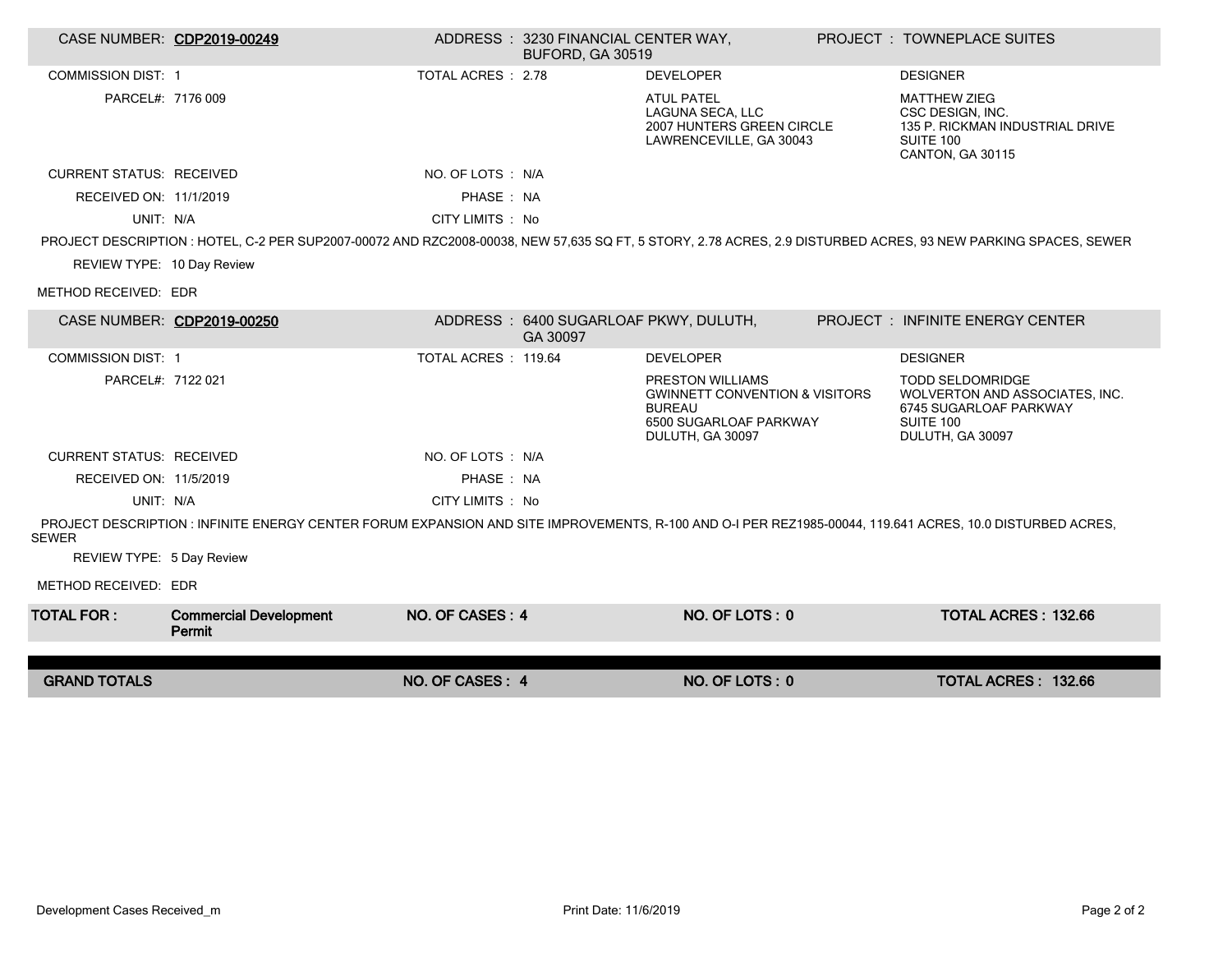

## Gwinnett County Department of Planning & Development

From 10/30/2019 to 11/5/2019

|  | Gwinnett |
|--|----------|
|  |          |

|                                                                                                                                                                                 | <b>Commercial Development Permit</b> |                    |           |                                                                                                                                         |  |                                                                                                                              |  |  |
|---------------------------------------------------------------------------------------------------------------------------------------------------------------------------------|--------------------------------------|--------------------|-----------|-----------------------------------------------------------------------------------------------------------------------------------------|--|------------------------------------------------------------------------------------------------------------------------------|--|--|
| CASE NUMBER: CDP2019-00243                                                                                                                                                      |                                      |                    | GA 30043  | ADDRESS: 282 SWANSON DR, LAWRENCEVILLE,                                                                                                 |  | PROJECT: SWANSON DRIVE OFFICE &<br><b>WAREHOUSE BUILDING</b>                                                                 |  |  |
| <b>COMMISSION DIST: 4</b>                                                                                                                                                       |                                      | TOTAL ACRES : 0.63 |           | <b>DEVELOPER</b>                                                                                                                        |  | <b>DESIGNER</b>                                                                                                              |  |  |
| PARCEL#: 7028 164                                                                                                                                                               |                                      |                    |           | <b>NARESH BHANDERI</b><br>2400 SUMMIT OAKS COURT<br>LAWRENCEVILLE, GA 30043                                                             |  | <b>MATTHEW SULLINS</b><br>SULLINS ENGINEERING, LLC<br>302 WEST MAY STREET<br><b>WINDER, GA 30680</b>                         |  |  |
| <b>CURRENT STATUS: RECEIVED</b>                                                                                                                                                 |                                      | NO. OF LOTS : N/A  |           |                                                                                                                                         |  |                                                                                                                              |  |  |
| RECEIVED ON: 10/30/2019                                                                                                                                                         |                                      | PHASE: NA          |           |                                                                                                                                         |  |                                                                                                                              |  |  |
| UNIT: N/A                                                                                                                                                                       |                                      | CITY LIMITS : Yes  |           |                                                                                                                                         |  |                                                                                                                              |  |  |
| PROJECT DESCRIPTION : CITY OF LAWRENCEVILLE, SWANSON DRIVE OFFICE & WAREHOUSE BUILDING, LM, NEW 4,974 SQ FT, 2 STORY, 0.63 ACRES, 0.54 DISTURBED ACRES, 7 NEW<br>PARKING SPACES |                                      |                    |           |                                                                                                                                         |  |                                                                                                                              |  |  |
| REVIEW TYPE: 10 Day Review                                                                                                                                                      |                                      |                    |           |                                                                                                                                         |  |                                                                                                                              |  |  |
| METHOD RECEIVED: EDR                                                                                                                                                            |                                      |                    |           |                                                                                                                                         |  |                                                                                                                              |  |  |
| CASE NUMBER: CDP2019-00244                                                                                                                                                      |                                      |                    | 305180000 | ADDRESS: 2601 BUFORD DAM RD, BUFORD, GA                                                                                                 |  | PROJECT : GC WATER (LANIER FILTER PLANT<br>RAW WATER RESERVOIR PHASE 2<br><b>REHABILITATION)</b>                             |  |  |
| <b>COMMISSION DIST: 4</b>                                                                                                                                                       |                                      | TOTAL ACRES: 93.99 |           | <b>DEVELOPER</b>                                                                                                                        |  | <b>DESIGNER</b>                                                                                                              |  |  |
| PARCEL#: 7327 007                                                                                                                                                               |                                      |                    |           | HUSSEIN KHORRAMZAHEH<br><b>GWINNETT COUNTY DEPARTMENT OF</b><br><b>WATER RESOURCES</b><br>684 WINDER HIGHWAY<br>LAWRENCEVILLE, GA 30045 |  | <b>PAUL PURCELL</b><br>JACOBS ENGINEERING GROUP, INC.<br>10 10TH STREET, N.W.<br><b>SUIITE 1400</b><br>ATLANTA, GA 303093848 |  |  |
| <b>CURRENT STATUS: RECEIVED</b>                                                                                                                                                 |                                      | NO. OF LOTS: N/A   |           |                                                                                                                                         |  |                                                                                                                              |  |  |
| RECEIVED ON: 10/31/2019                                                                                                                                                         |                                      | PHASE: 2           |           |                                                                                                                                         |  |                                                                                                                              |  |  |
| UNIT: N/A                                                                                                                                                                       |                                      | CITY LIMITS : Yes  |           |                                                                                                                                         |  |                                                                                                                              |  |  |

PROJECT DESCRIPTION : CITY OF BUFORD, GC WATER (LANIER FILTER PLANT RAW WATER RESERVOIR PHASE 2 REHABILITATION), P, 93.99 ACRES, 14.41 DISTURBED ACRES, SEWER

REVIEW TYPE: 10 Day Review

METHOD RECEIVED: EDR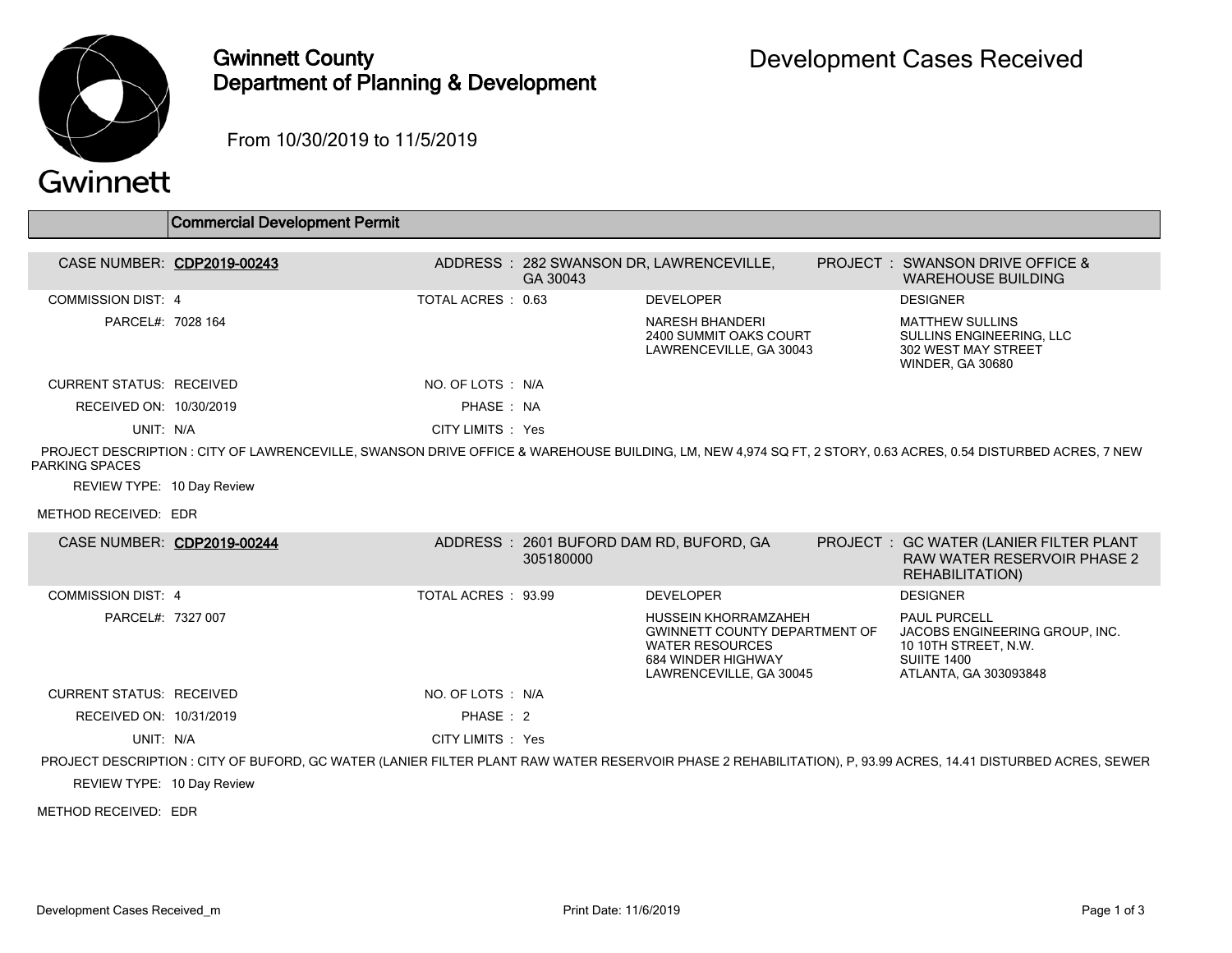|                                 | CASE NUMBER: CDP2019-00246                                                                                                                             |                    |          | ADDRESS: 5140 POPLAR ST, BUFORD, GA 30518                                                                                               | PROJECT: 5140 POPLAR STREET                                                                                                                                  |
|---------------------------------|--------------------------------------------------------------------------------------------------------------------------------------------------------|--------------------|----------|-----------------------------------------------------------------------------------------------------------------------------------------|--------------------------------------------------------------------------------------------------------------------------------------------------------------|
| <b>COMMISSION DIST: 4</b>       |                                                                                                                                                        | TOTAL ACRES: 1.14  |          | <b>DEVELOPER</b>                                                                                                                        | <b>DESIGNER</b>                                                                                                                                              |
| PARCEL#: 7304 018               |                                                                                                                                                        |                    |          | DALE BROWN<br>D & S DEVELOPMENT, INC.<br>3035 CAMP BRANCH ROAD<br>BUFORD, GA 30519                                                      | <b>KEVIN REED</b><br>REED PLANNING & DESIGN, INC.<br>100 OLD DAWSON VILLAGE RD.<br>SUITE 110<br>DAWSONVILLE, GA 30534                                        |
| <b>CURRENT STATUS: RECEIVED</b> |                                                                                                                                                        | NO. OF LOTS : N/A  |          |                                                                                                                                         |                                                                                                                                                              |
| RECEIVED ON: 10/31/2019         |                                                                                                                                                        | PHASE: NA          |          |                                                                                                                                         |                                                                                                                                                              |
| UNIT: N/A                       |                                                                                                                                                        | CITY LIMITS : Yes  |          |                                                                                                                                         |                                                                                                                                                              |
|                                 | PROJECT DESCRIPTION : CITY OF BUFORD, 5140 POPLAR STREET, M-1, NEW 6,000 SQ FT, 1 STORY, 1.142 ACRES, 0.9 DISTURBED ACRES, 8 NEW PARKING SPACES, SEWER |                    |          |                                                                                                                                         |                                                                                                                                                              |
| REVIEW TYPE: 10 Day Review      |                                                                                                                                                        |                    |          |                                                                                                                                         |                                                                                                                                                              |
| METHOD RECEIVED: EDR            |                                                                                                                                                        |                    |          |                                                                                                                                         |                                                                                                                                                              |
| CASE NUMBER: CDP2019-00247      |                                                                                                                                                        |                    | GA 30078 | ADDRESS: HICKORY STATION CIR, SNELLVILLE,                                                                                               | PROJECT : SNELLVILLE TOWNE CENTER PHASE<br>I SANITARY SEWER OUTFALL                                                                                          |
| <b>COMMISSION DIST: 3</b>       |                                                                                                                                                        | TOTAL ACRES : 3.75 |          | <b>DEVELOPER</b>                                                                                                                        | <b>DESIGNER</b>                                                                                                                                              |
| PARCEL#: 5059 442               |                                                                                                                                                        |                    |          | <b>MARY CATHERINE PRICE</b><br>GWINNETT COUNTY DEPARTMENT OF<br><b>WATER RESOURCES</b><br>684 WINDER HIGHWAY<br>LAWRENCEVILLE, GA 30045 | <b>KURT MUELLER</b><br>PRECISION PLANNING, INC.<br>400 PIKE BOULEVARD<br>LAWRENCEVILLE, GA 30046                                                             |
| <b>CURRENT STATUS: RECEIVED</b> |                                                                                                                                                        | NO. OF LOTS : N/A  |          |                                                                                                                                         |                                                                                                                                                              |
| RECEIVED ON: 10/31/2019         |                                                                                                                                                        | PHASE: NA          |          |                                                                                                                                         |                                                                                                                                                              |
| UNIT: N/A                       |                                                                                                                                                        | CITY LIMITS : Yes  |          |                                                                                                                                         |                                                                                                                                                              |
|                                 |                                                                                                                                                        |                    |          |                                                                                                                                         | PROJECT DESCRIPTION : CITY OF SNELLVILLE, GC WATER (SNELLVILLE TOWNE CENTER PHASE 1 SANITARY SEWER OUTFALL), RS-150, 3.75 ACRES, 3.75 DISTURBED ACRES, SEWER |
| REVIEW TYPE: 5 Day Review       |                                                                                                                                                        |                    |          |                                                                                                                                         |                                                                                                                                                              |
| METHOD RECEIVED: EDR            |                                                                                                                                                        |                    |          |                                                                                                                                         |                                                                                                                                                              |
| <b>TOTAL FOR:</b>               | <b>Commercial Development</b><br>Permit                                                                                                                | NO. OF CASES: 4    |          | NO. OF LOTS: 0                                                                                                                          | <b>TOTAL ACRES: 99.51</b>                                                                                                                                    |
|                                 | <b>Final Plat</b>                                                                                                                                      |                    |          |                                                                                                                                         |                                                                                                                                                              |
| CASE NUMBER: FPL2019-00067      |                                                                                                                                                        |                    | 30518    | ADDRESS: 770 BUFORD HWY, SUGAR HILL, GA                                                                                                 | PROJECT : NORTHMARK                                                                                                                                          |
| <b>COMMISSION DIST: 1</b>       |                                                                                                                                                        | TOTAL ACRES: 31.46 |          | <b>DEVELOPER</b>                                                                                                                        | <b>DESIGNER</b>                                                                                                                                              |
| PARCEL#: 7256 011               |                                                                                                                                                        |                    |          | <b>STERLING KRICK</b><br>PULTE HOMES CORPORATION OF<br><b>GEORGIA</b><br>2474 NORTHWINDS PARKWAY<br>ALPHARETTA, GA 30009                | JOHN NAGY<br>MCFARLAND-DYER & ASSOCIATES, INC.<br>4174 SILVER PEAK PARKWAY<br>SUWANEE, GA 30024                                                              |
| <b>CURRENT STATUS: RECEIVED</b> |                                                                                                                                                        | NO. OF LOTS : 57   |          |                                                                                                                                         |                                                                                                                                                              |
| RECEIVED ON: 11/1/2019          |                                                                                                                                                        | PHASE : NA         |          |                                                                                                                                         |                                                                                                                                                              |